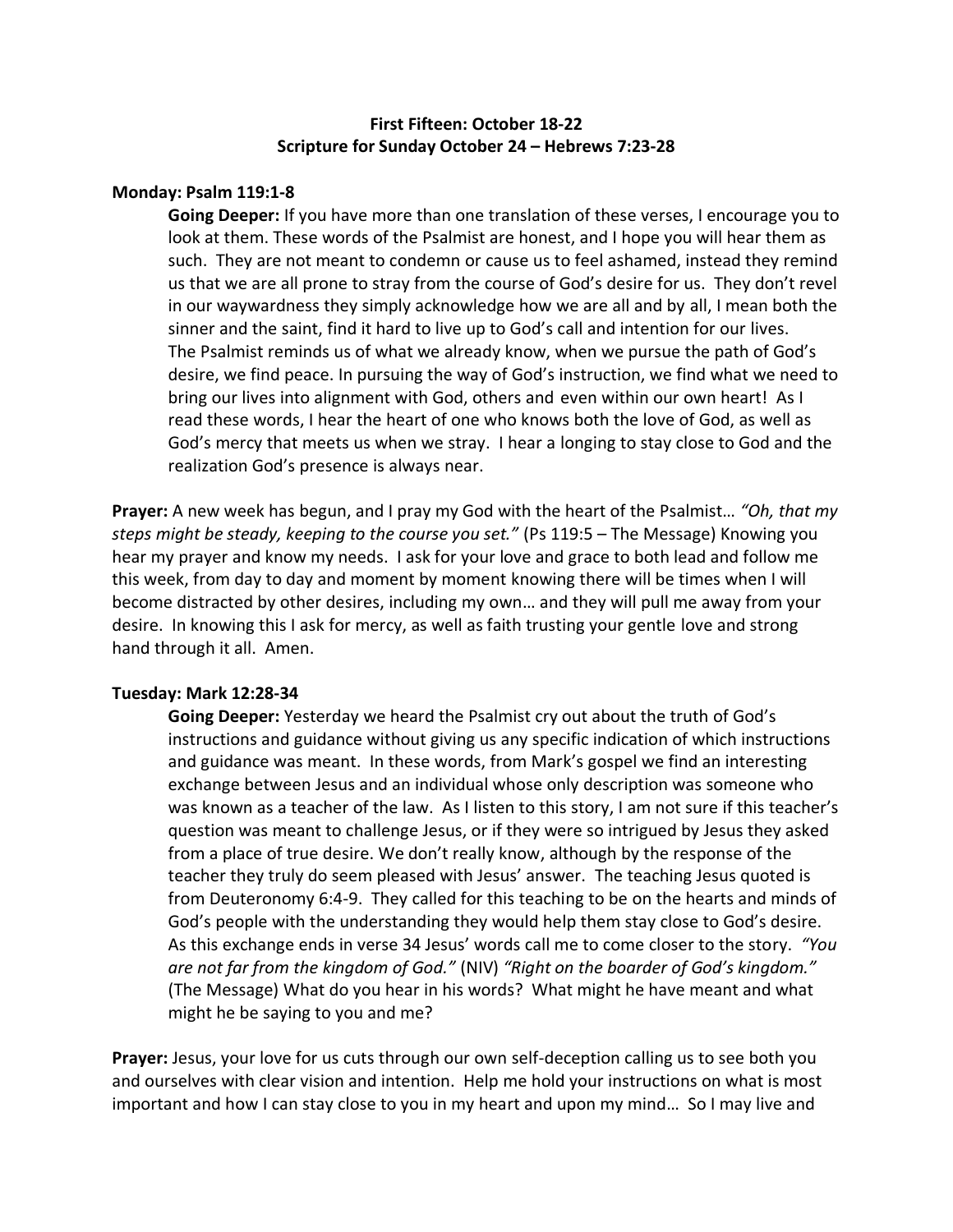respond to those around me from a place of love, mercy and compassion remembering God's desire for each of us. Amen.

### **Wednesday: John 1:35-39**

**Going Deeper:** The faith we proclaim is more about following a path than a set of beliefs. Yes, we say we believe certain things about God and Jesus, but faith is about the practice of what we say we believe. Following God has always been about finding and staying on the path that leads us home. By this I mean we discover "home" as a place of abiding with God through living into the love we have experienced, allowing it to shape and guide us. Home becomes a practice that invites God's love to reveal to us the blessings of our lives and how to share them. This is Jesus' motivation to the question, *"What do you want?"* (NIV) Or *"What are you looking for?"* (CEB) They respond by asking *"Where is your home…"* or, *"Where are you staying?"* They wanted to know where Jesus abided, where he found home to be, so they could join him. Faith has always been about being and becoming alongside of what we say we believe.

**Prayer:** Jesus, our teacher, our friend, and our Savior, open my eyes to trust you walk with me, open my ears so I can hear your gentle nudge, help me open my heart and lead me to find my home with you. Throughout this day my Lord, help me live what I say I believe. Guide me so my behavior and my beliefs align, and when I stumble or find myself drawn off your path lead me back with your gentle and yet firm call. Amen.

## **Thursday: Romans 5:1-5**

**Going Deeper:** *"Since we have been made righteous through his faithfulness combined with our faith, we have peace with God through our Lord Jesus Christ."* (CEB) As Methodists we believe God is the initiator, God is the one who comes to us through Jesus. We call this prevenient grace, God initiates, God moves closer to us before we choose to respond and move toward God. Then our response, our trust, or belief in God's love combined with God's grace pours into us the blessings of peace, hope and connection with God here and now and forever! But what the Apostle Paul is also teaching us here is that this does not mean our lives will be free of struggle. He encourages to embrace these moments as opportunities to enrich our faith by trusting God is both present and uses everything to help us become who God desires us to be… children of God who are free of fear and at peace within ourselves and others. As children of God, we not only know God's love, we also recognize we are being made whole through God's leading within each day and all its adventures... (I use this word loosely because I recognize not everything we experience feels like an adventure and yet if we trust God's love and movement God is leading us on the adventure of becoming our full selves.)

**Prayer:** O God, your love never fails, even when my faith and trust sometimes wains. Grant me a deepening trust in you so I can live by faith… knowing you have given me what I need, and you will use the events of this day to help me grow stronger and more at peace no matter what